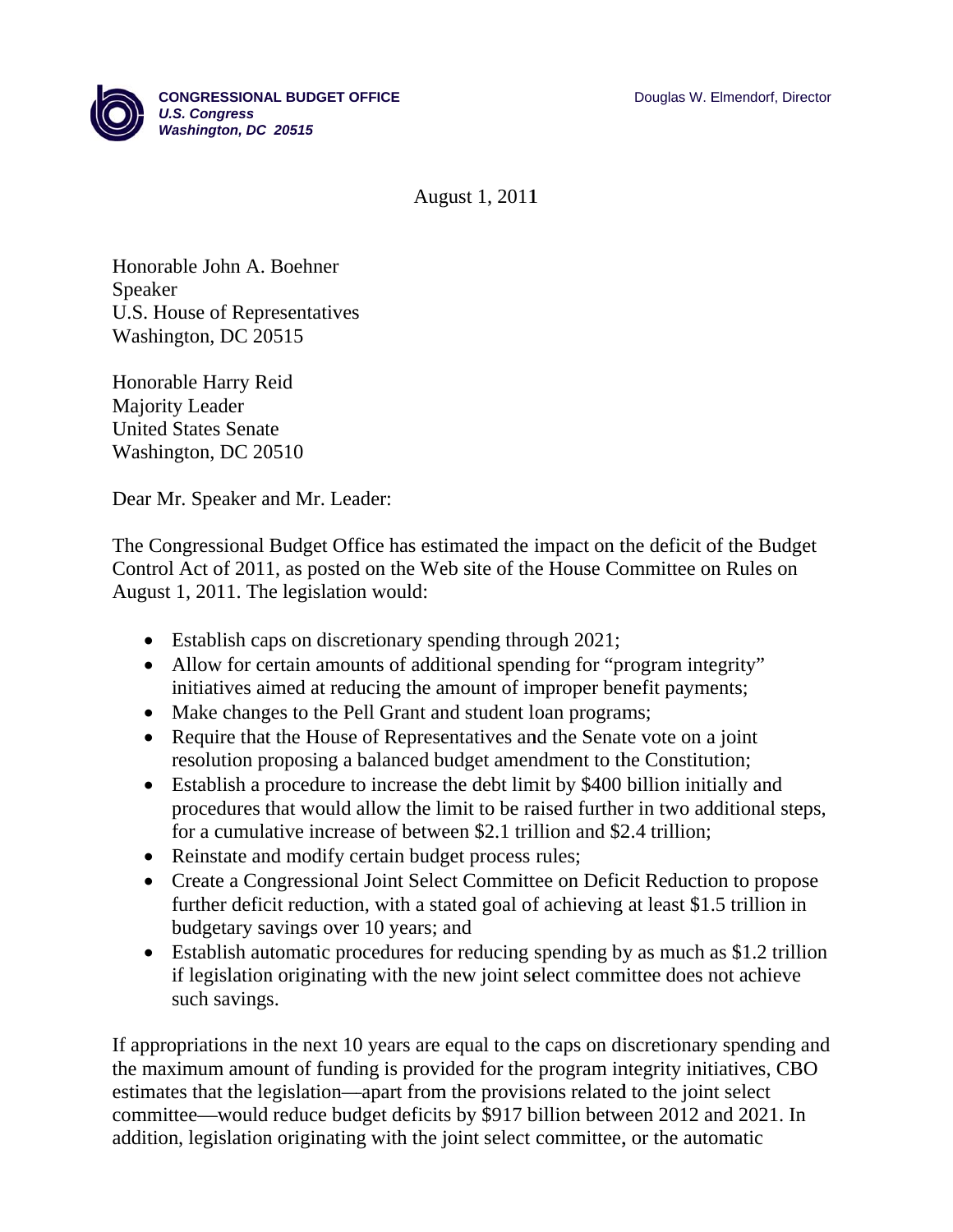reductions in spending that would occur in the absence of such legislation, would reduce deficits by at least \$1.2 trillion over the 10-year period. Therefore, the deficit reduction stemming from this legislation would total at least \$2.1 trillion over the 2012-2021 period.

Those amounts are relative to CBO's March 2011 baseline adjusted for subsequent appropriation action. CBO has also calculated the net budgetary impact if discretionary savings are measured relative to its January baseline projections. Relative to that baseline, CBO estimates that the legislation would reduce budget deficits by at least \$2.3 trillion between 2012 and 2021.

# **Discretionary Caps**

The August 1, 2011, version of the Budget Control Act of 2011 would impose caps on appropriations of new discretionary budget authority that start at \$1,043 billion in 2012 and reach \$1,234 billion in 2021. For 2012 and 2013, separate caps for "security" and "nonsecurity" budget authority would be in effect; from 2014 on, only one cap would apply to total discretionary funding.<sup>1</sup>

The caps would not apply to spending for the wars in Afghanistan and Iraq and for similar activities (sometimes referred to as overseas contingency operations) or to certain amounts of additional spending for "program integrity" initiatives, for which the act would allow upward adjustments to the caps by specified amounts. In addition, the legislation provides for adjustments to the caps in each fiscal year to account for funding designated for emergency requirements and disaster relief. The cap adjustments for disaster relief would be limited to amounts based on historical averages for such funding.

In Table 1, CBO compares estimated spending under the caps to two projections of discretionary spending:

• CBO's March 2011 baseline, with two adjustments: (1) excluding spending associated with overseas contingency operations—that is, excluding spending that was projected by assuming that the amount of funding provided in 2011 for the wars in Afghanistan and Iraq would continue to be provided for similar activities in future years, with adjustments for inflation; and (2) incorporating the effect of full-year appropriations for 2011, which were enacted after that baseline was completed.

 $\overline{a}$ 1. For purposes of the discretionary caps, the security category comprises discretionary appropriations for the Department of Defense, the Department of Homeland Security, the Department of Veterans Affairs, the National Nuclear Security Administration, the intelligence community management account (95-0401-0-1-054), and all budget accounts in budget function 150 (international affairs). The nonsecurity category comprises all discretionary appropriations not included in the security category.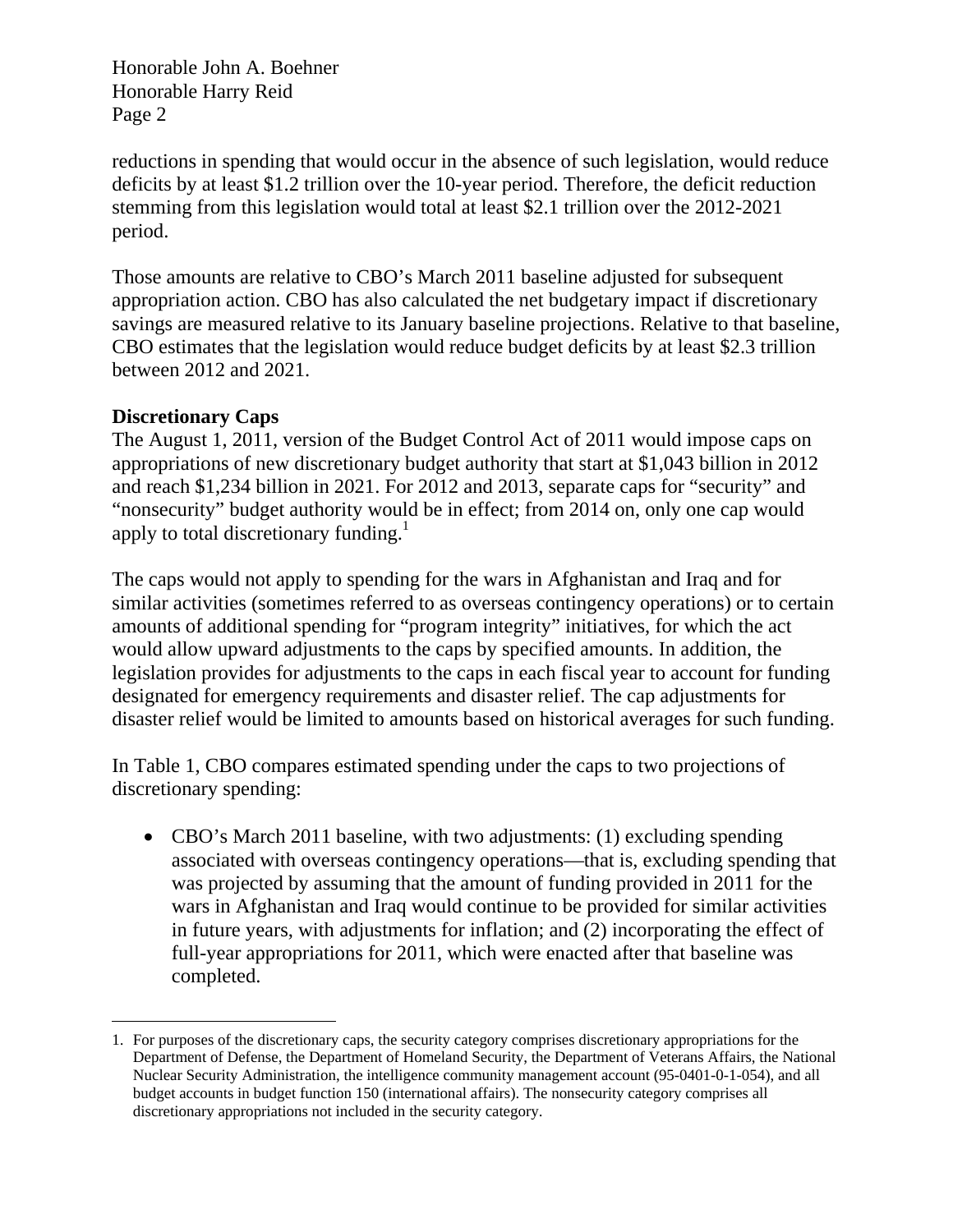> • CBO's January 2011 baseline excluding spending that was projected by assuming that the amount of funding provided in 2011 for the wars in Afghanistan and Iraq would continue to be provided for similar activities in future years, with adjustments for inflation.

In CBO's baseline projections, appropriations for discretionary programs are assumed to grow each year with inflation from the amounts provided for the most recent year. The March baseline, as adjusted, incorporates reductions in projected spending resulting from appropriation actions that occurred after the January baseline had been prepared. In particular, the Department of Defense and Full-Year Continuing Appropriations Act, 2011 (P.L. 112-10) established discretionary funding levels for the current year, while the earlier January baseline reflected funding levels that were largely a temporary extension of the 2010 appropriations.

Relative to the adjusted March baseline, proposed budget authority would be \$840 billion lower and outlays would be \$756 billion lower over the 2012-2021 period. Relative to the January baseline, excluding funding for the wars in Iraq and Afghanistan and for similar activities, the proposed caps would lower budget authority by nearly \$1.1 trillion and outlays by \$935 billion over the 2012-2021 period (see Table 1). The projected reductions in outlays are smaller than the projected reductions in budget authority because outlays generally lag behind budget authority (and thus some of the savings from the caps would occur beyond the 10-year budget window) and because some budget authority never results in outlays.

## **Program Integrity Initiatives**

The Budget Control Act of 2011, as proposed on August 1, 2011, includes two program integrity initiatives aimed at reducing net federal spending for income security and health care programs. If funding is ultimately provided for those initiatives, their net budgetary effects would consist of an increase in discretionary spending to identify and reduce overpayments for such benefits, and some savings in the direct spending programs that provide those benefits (see Table 2).

The bill would allow adjustments to the discretionary caps that would permit additional appropriations to:

• The Social Security Administration (SSA) to conduct continuing disability reviews of beneficiaries of the Disability Insurance (DI) and Supplemental Security Income (SSI) programs and redeterminations (of the eligibility criteria other than disability) of SSI beneficiaries, and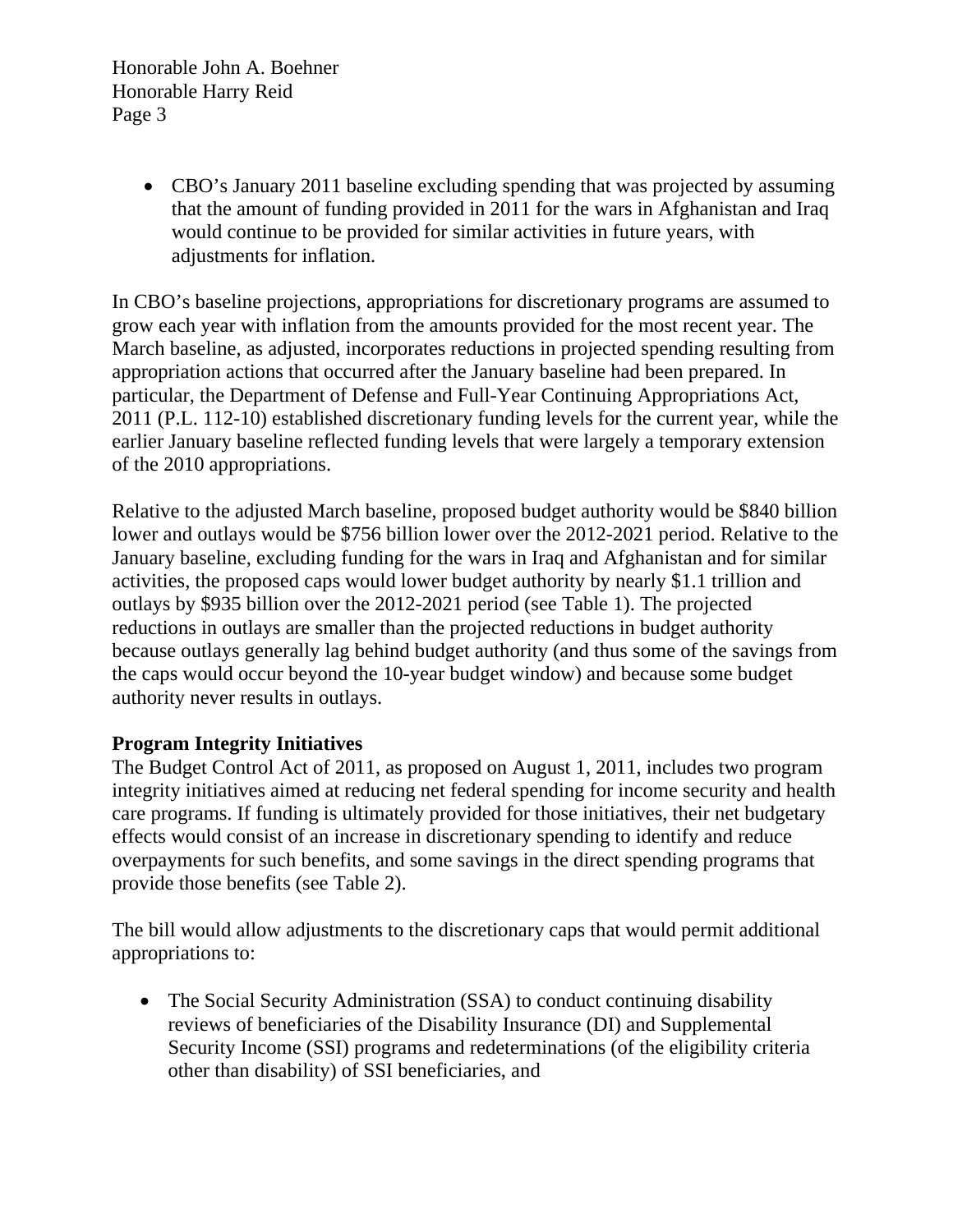> • The Health Care Fraud and Abuse Control Account (HCFAC), which supports activities to reduce waste, fraud, and abuse in Medicare, Medicaid, and the Children's Health Insurance Program (CHIP).

The bill provides that the annual discretionary funding caps would be adjusted by the amounts appropriated for program integrity activities in excess of specific base amounts, up to specified maximum adjustments each year. Those base amounts, however, do not equal the amounts of spending for program integrity activities currently assumed in CBO's baseline. Accordingly, CBO's estimates of mandatory savings from program integrity activities are based on the differences between total funding under the bill (assuming the maximum possible cap adjustment) and the spending in CBO's baseline rather than the total amount of the cap adjustments.

For Congressional scorekeeping purposes, the benefit savings would not be counted as an offset to direct spending, pursuant to Congressional scorekeeping guidelines published in the conference report for the Balanced Budget Act of 1997 (P.L. 105-33). Specifically, Scorekeeping Rule 3 states that "entitlements and other mandatory programs… will be scored at current law levels … unless Congressional action modifies the authorization legislation." In other words, even though additional discretionary funding for the administration of such programs might lead to budgetary savings (from reduced benefit payments), such savings are not counted as reductions in direct spending for scorekeeping purposes.

**Social Security Administration.** The annual discretionary funding caps would be adjusted by the amount by which funds appropriated for the SSA program integrity activities for a year exceed \$273 million; the maximum such adjustment would rise from \$623 million for fiscal year 2012 to \$1.309 billion a year for fiscal years 2017 through 2021. If the Congress were to appropriate the maximum amounts eligible for the cap adjustment related to SSA funding, spending for such activities would be about \$4 billion above CBO's baseline. Based on the \$4 billion increase, CBO estimates that benefit outlays for DI, SSI, Medicare, and Medicaid would fall by nearly \$12 billion over the 2012-2021 period (see Table 2). Additional savings would accrue after 2021.

**Health Care Fraud and Abuse Control.** The discretionary caps would also be adjusted by the amount by which funds appropriated for HCFAC for a year exceed \$311 million, subject to a maximum adjustment that would rise from \$270 million for fiscal year 2012 to \$496 million for fiscal year 2021. If the Congress were to appropriate the maximum amounts eligible for the cap adjustment related to HCFAC, spending for such activities would be about \$3 billion above CBO's baseline. Based on that increase, CBO estimates that benefit outlays for Medicare, Medicaid, and CHIP would fall by about \$3.7 billion over the 2012-2021 period. Additional savings would accrue after 2021.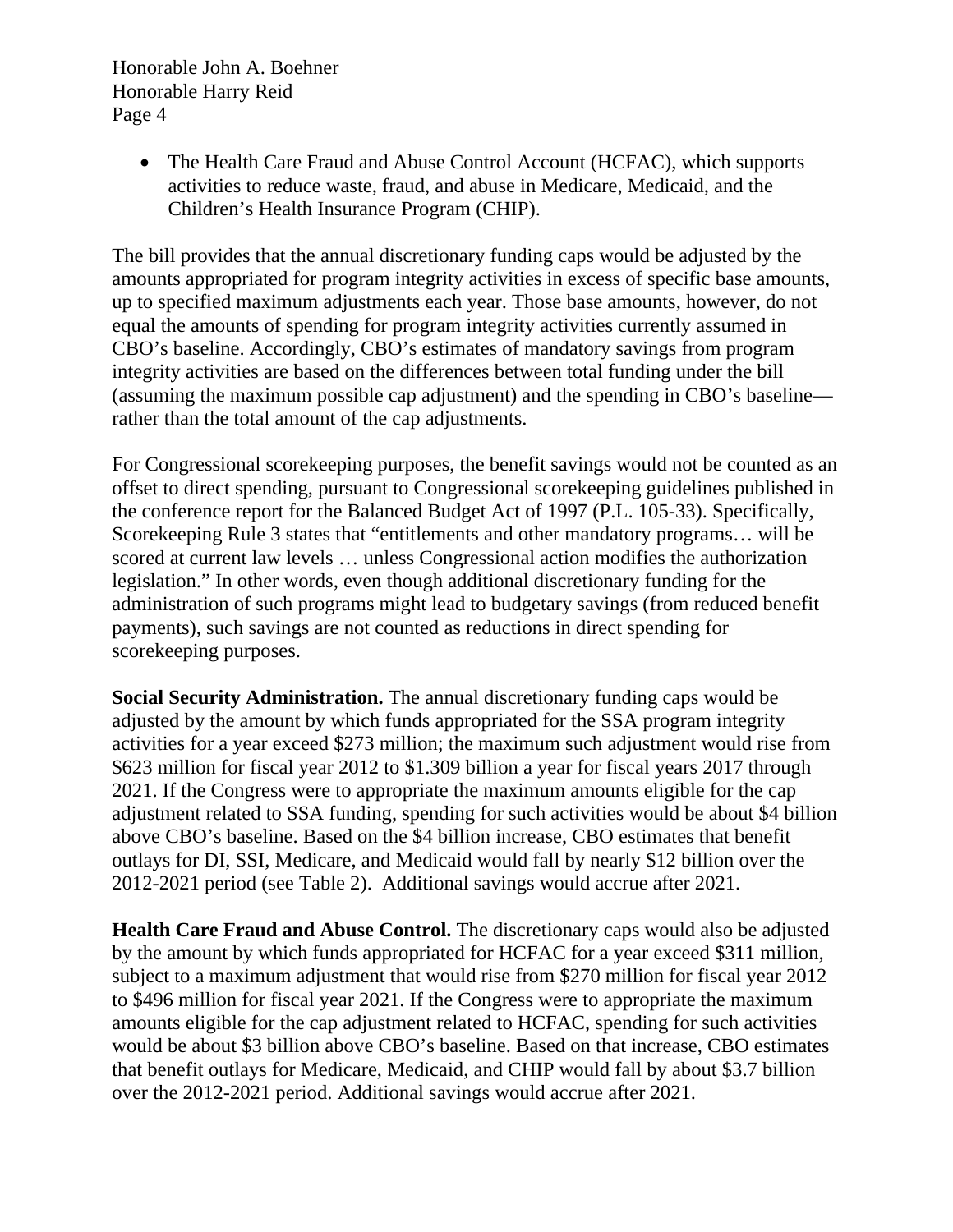## **Changes in Direct Spending for Education Programs**

Title V of the Budget Control Act of 2011 would amend the Higher Education Act of 1965 to appropriate additional funds for the federal Pell Grant program and make two changes to the Federal Student Loan Program. CBO estimates that, on net, those changes would increase direct spending by \$7.4 billion over the 2012-2016 period but reduce direct spending by \$4.6 billion over the 2012-2021 period (see Table 3).

**Pell Grants.** The bill would directly appropriate \$10.0 billion for fiscal year 2012 and \$7.0 billion for fiscal year 2013 for Pell grants. Those funds would be used to supplement funding for the portion of the Pell Grant program that is funded through annual discretionary appropriations. CBO estimates that this provision would increase direct spending by \$17.0 billion over the 2012-2015 period (with no impact on outlays after 2015).

**Student Loans.** As required under the Federal Credit Reform Act of 1990, most of the costs of the federal student loan programs are estimated on a net-present-value basis.<sup>2</sup> The bill would make two changes to the student loan programs. CBO estimates those changes would reduce direct spending by \$9.6 billion over the 2012-2016 period and \$21.6 billion over the 2012-2021 period. The legislation would:

- *Eliminate the subsidized loan program for graduate students*. Beginning July 1, 2012, the bill would eliminate the interest subsidy on subsidized student loans for almost all graduate students while a borrower is in school, in the post-school grace period, and during any authorized deferment period. (Certain post-baccalaureate students would still be eligible.) The current annual and cumulative loan limits for unsubsidized loans would be adjusted to permit students to borrow additional funds in the unsubsidized loan program. CBO projects that, over the 2012-2021 period, the provision would shift approximately \$125 billion in loan volume from the subsidized to the unsubsidized loan program. Because borrowers would be responsible for the interest accrued on those loans while in school, CBO estimates that this provision would reduce direct spending by \$8.2 billion over the 2012- 2016 period and \$18.1 billion over the 2012-2021 period.
- *Eliminate loan repayment incentives.* Beginning July 1, 2012, the bill would terminate, with one exception, the Secretary of Education's authority to make incentive payments to borrowers to encourage the on-time repayment of their federal loans. Specifically, the bill would eliminate the Secretary's authority to

 2. Under credit reform, the present value of all loan-related cash flows is calculated by discounting those expected cash flows to the year of disbursement, using the rates for comparable maturities on U.S. Treasury borrowing. (For example, the cash flow for a two-year loan is discounted using the Treasury rate for a two-year zero-coupon note.)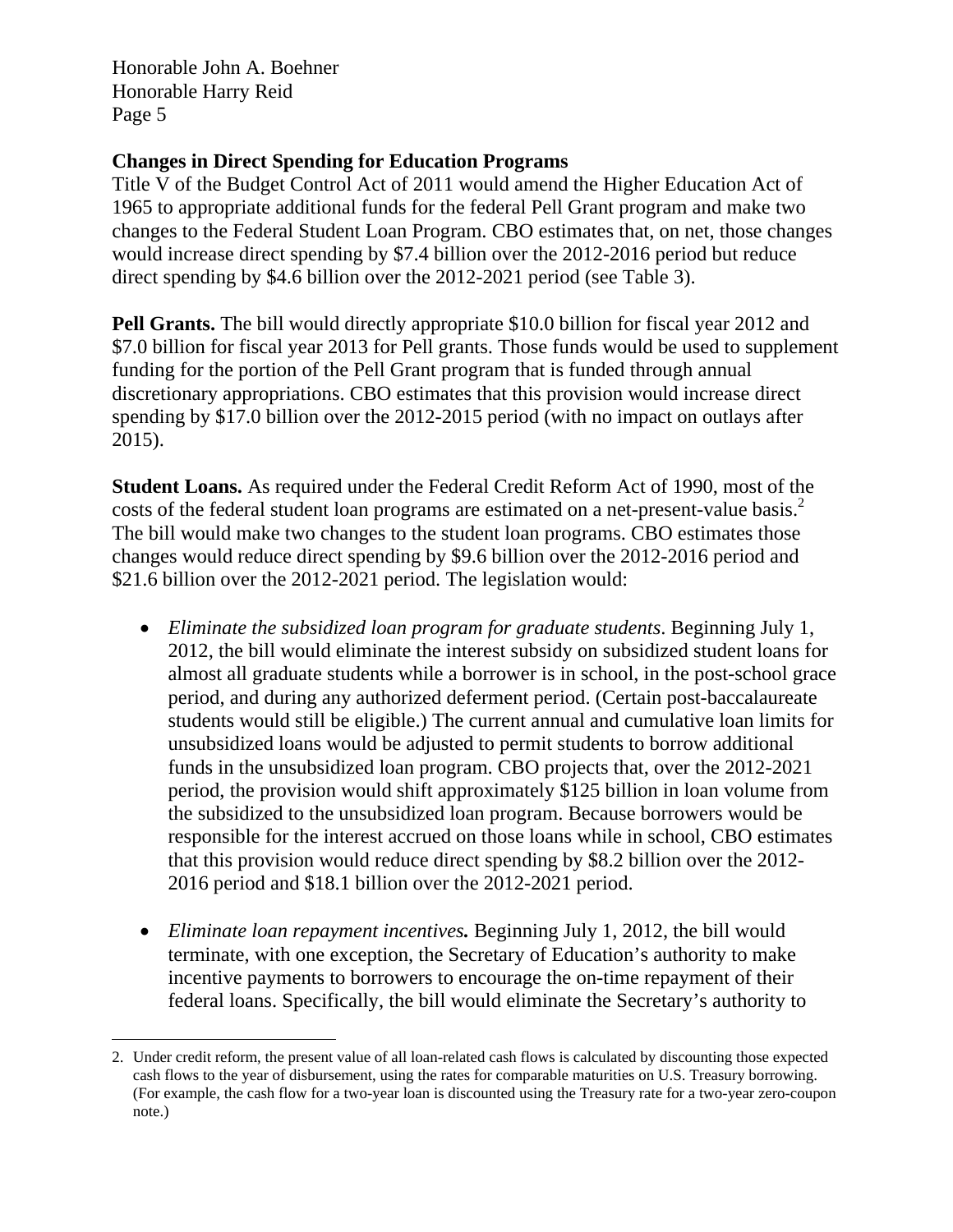> offer a partial rebate of the origination fee but would still allow the current interest rate reduction for borrowers who agree to repay their loans through electronic debiting.<sup>3</sup> Because borrowers would effectively pay a higher upfront origination fee, CBO estimates this provision would reduce direct spending by \$1.4 billion over the 2012-2016 period and \$3.6 billion over the 2012-2021 period.

# **Other Provisions**

The legislation would allow for staggered increases in the debt limit through a series of actions by the President, which could be overturned by enactment of joint resolutions of disapproval. If the President took all such actions, the debt limit would eventually be raised by at least \$2.1 trillion; the increase could be as much as \$2.4 trillion if certain Congressional actions occurred as well. In addition, the bill would establish procedures for enforcing the caps on discretionary spending and would provide for a vote on a balanced budget amendment by the end of December 2011.

The legislation also would establish a Congressional Joint Select Committee on Deficit Reduction charged with a goal of reducing the deficit by at least \$1.5 trillion between 2012 and 2021. If, by January 15, 2012, enactment of legislation originating with the joint select committee does not achieve an estimated \$1.2 trillion in deficit reduction (including an allowance for interest savings), the bill would require reductions in both discretionary and direct spending to make up for any shortfall in that targeted savings. Those automatic reductions in spending would be spread evenly over the fiscal years 2013 through 2021; half would come from defense spending and half from nondefense spending, including both discretionary and direct spending.

Those reductions would be implemented as follows:

• The reductions in discretionary spending in 2013 would be accomplished by cutting the budgetary resources available for defense and nondefense accounts by the respective percentages necessary to achieve the required reductions for that year. The reductions in discretionary spending in 2014 through 2021 would be accomplished by lowering the caps on discretionary budget authority for those years. For the purpose of lowering those caps, the bill would set separate caps on funding for defense and nondefense purposes.

 $\overline{a}$ 3. Under current law for the partial rebate, borrowers initially pay only 0.5 percent of the 1-percent borrower origination fee on subsidized and unsubsidized loans. If a borrower makes 12 on-time payments in the first year of repayment, the Secretary will forgive the additional 0.5 percent of the origination fee. In addition, parent and GradPLUS borrowers initially pay only 2.5 percent of their 4-percent borrower origination fee. Borrowers who make 12 on-time payments in the first year are forgiven the additional 1.5 percent of the origination fee.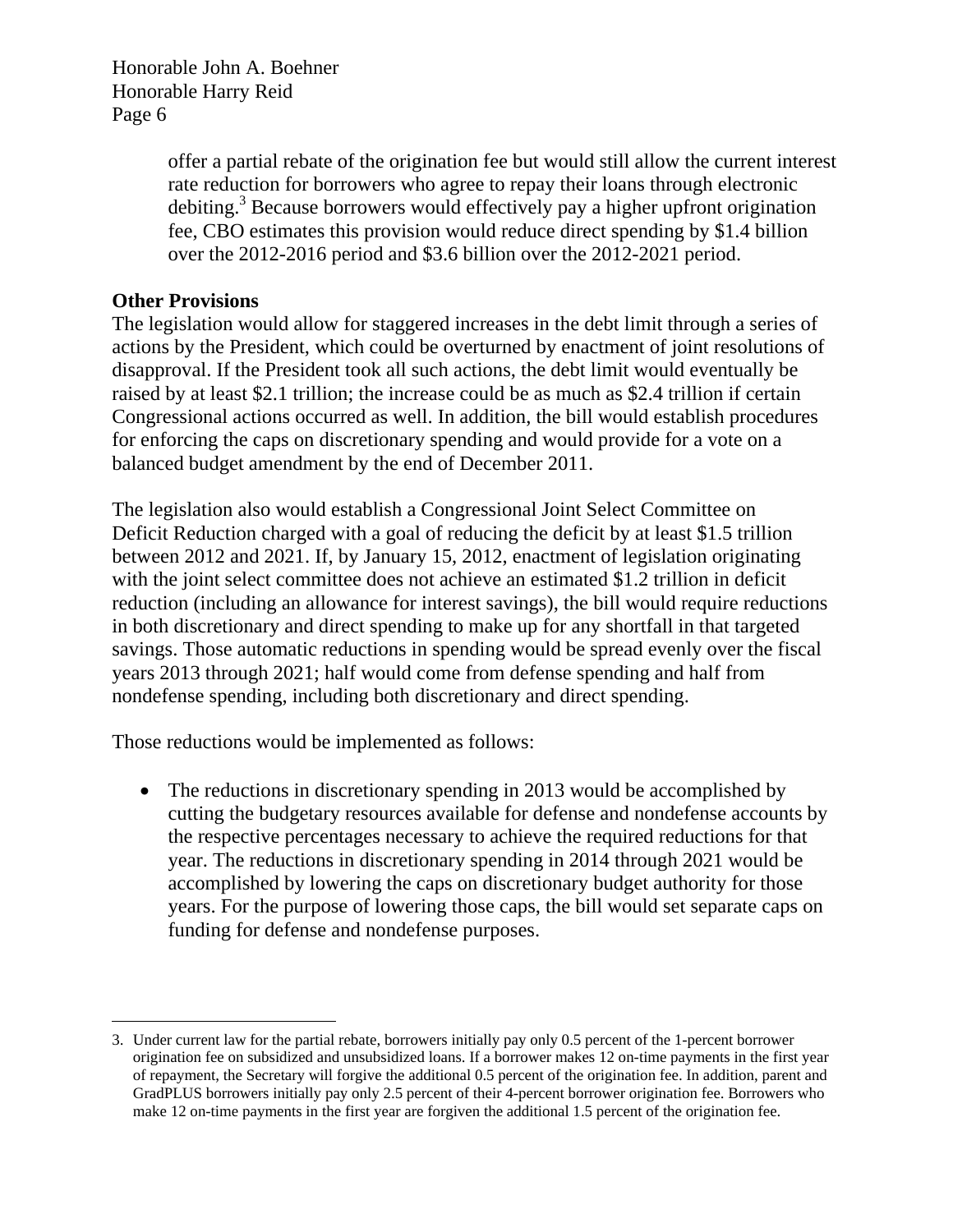> • The reductions in direct spending would be implemented using the procedures specified in the Statutory Pay-As-You-Go (PAYGO) Act of 2010 (title I of P.L. 111-139). Under that act, budgetary resources available for programs subject to the automatic reductions, with the exception of Medicare, would be cut by a uniform percentage sufficient to achieve the total required outlay savings for a year. Many direct spending programs and activities would be exempt, however, including Social Security and other retirement programs, Medicaid, and certain other programs benefiting low-income people. The legislation would limit Medicare cuts to no more than 2 percent.

# **Overall Budgetary Impact of the Legislation**

In total, if appropriations in the next 10 years are equal to the caps on discretionary spending and the maximum amount of funding is provided for the program integrity initiatives, CBO estimates that the legislation—apart from the provisions related to the joint select committee—would reduce budget deficits by \$917 billion between 2012 and 2021. In addition, legislation originating with the joint select committee, or the automatic reductions in spending that would occur in the absence of such legislation, would reduce deficits by at least \$1.2 trillion over the 10-year period. Therefore, the deficit reduction stemming from this legislation would total at least \$2.1 trillion over the 2012-2021 period (see Table 3). Those amounts are relative to CBO's March 2011 baseline adjusted for subsequent appropriation action.

Apart from the provisions related to the joint select committee, savings in discretionary spending would amount to \$741 billion, mandatory spending would be reduced by \$20 billion, and the savings in interest on the public debt because of the lower deficits would come to \$156 billion. (CBO's cost estimates for legislation do not ordinarily include effects on debt service costs, but CBO provides such estimates, when requested, for broad budget plans.) The composition of the other \$1.2 trillion in savings over time and across budget categories would depend on the specific provisions of any legislation stemming from proposals of the joint select committee and the extent of any automatic reductions that would be triggered.

CBO has also calculated the net budgetary impact if discretionary savings are measured relative to its January baseline projections. Relative to that baseline, CBO estimates that the legislation would reduce budget deficits by at least \$2.3 trillion between 2012 and 2021. Apart from the provisions related to the joint select committee, savings in discretionary spending would amount to \$920 billion, mandatory spending would be reduced by \$20 billion, and the savings in interest on the public debt because of the lower deficits would come to \$196 billion.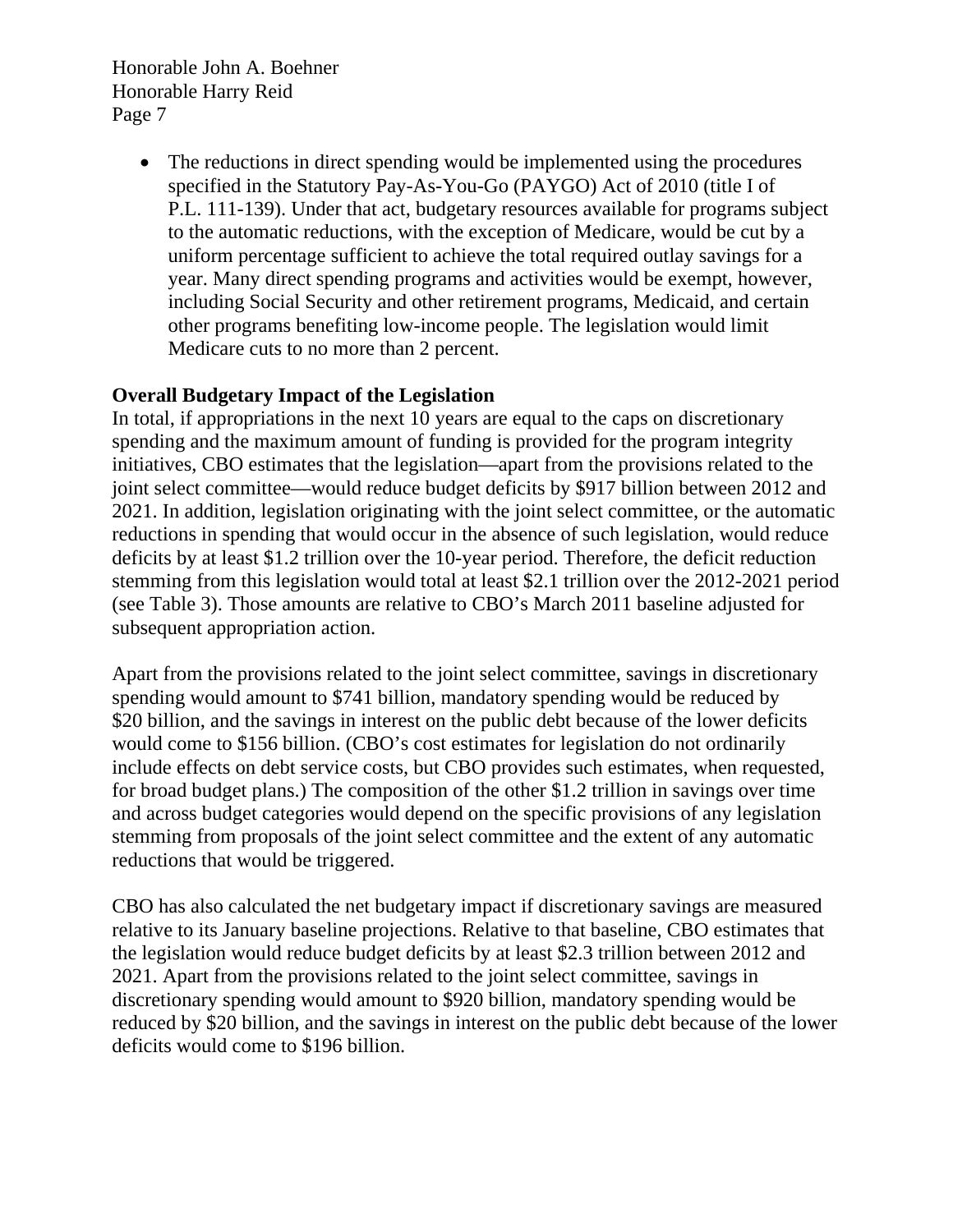I hope this information is useful to you. If you wish further details on this analysis, we will be pleased to provide them.

Sincerely,

Douglas W. Elmendy

 Douglas W. Elmendorf **Director** 

Attachments

cc: Honorable Nancy Pelosi House Democratic Leader

> Honorable Mitch McConnell Senate Republican Leader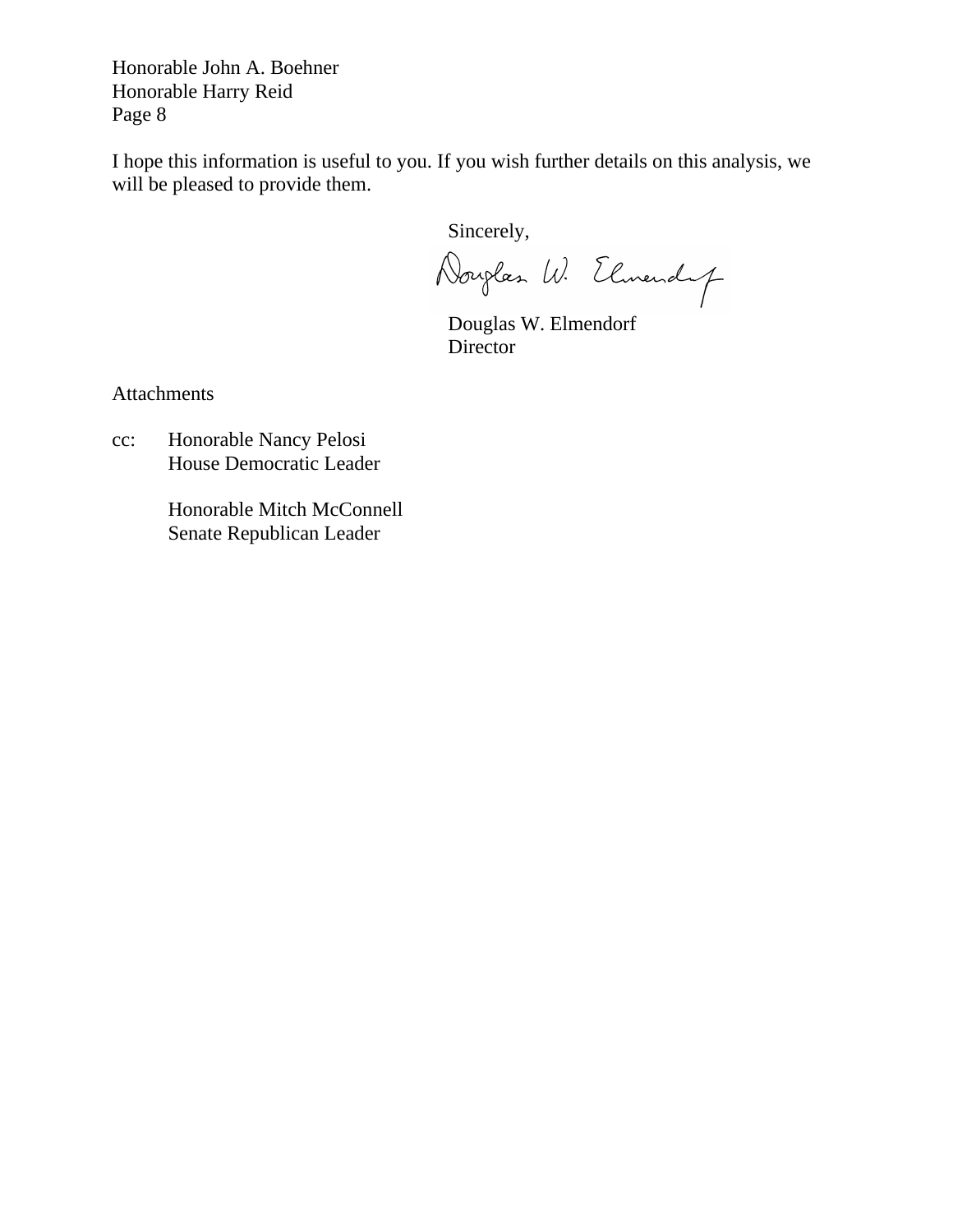### **Table 1.**

### **Projected Savings from Discretionary Caps as Specified in the Budget Control Act of 2011, as Posted on the Web Site of the House Committee on Rules on August 1, 2011**

(By fiscal year, in billions of dollars)

|                                                                  | <b>Projections of Discretionary Spending</b> |          |        |        |        |        |        |        |        |        |        |                     |  |
|------------------------------------------------------------------|----------------------------------------------|----------|--------|--------|--------|--------|--------|--------|--------|--------|--------|---------------------|--|
|                                                                  |                                              | 2012     | 2013   | 2014   | 2015   | 2016   | 2017   | 2018   | 2019   | 2020   | 2021   | Total,<br>2012-2021 |  |
| CBO's March 2011 Baseline                                        | BA                                           | 1,266    | 1,290  | 1,318  | 1,346  | 1.377  | 1,413  | 1,450  | 1.488  | 1,526  | 1,565  | 14,038              |  |
|                                                                  | OT                                           | 1,344    | 1,356  | 1,371  | 1,391  | 1,420  | 1,446  | 1,475  | 1,517  | 1,556  | 1,594  | 14,472              |  |
| Adjustments                                                      |                                              |          |        |        |        |        |        |        |        |        |        |                     |  |
| Exclude funding for operations in Afghanistan                    | <b>BA</b>                                    | $-161$   | $-164$ | $-167$ | $-170$ | $-173$ | $-177$ | $-180$ | $-184$ | $-188$ | $-192$ | $-1,756$            |  |
| and Iraq and for similar activities                              | OT                                           | $-76$    | $-131$ | $-153$ | $-163$ | $-169$ | $-172$ | $-175$ | $-180$ | $-184$ | $-187$ | $-1,589$            |  |
| Incorporate final 2011 appropriations                            | <b>BA</b>                                    | $-17$    | $-17$  | $-18$  | $-18$  | $-18$  | $-18$  | $-19$  | $-19$  | $-19$  | $-20$  | $-183$              |  |
|                                                                  | OT                                           | $-2$     | -8     | $-11$  | $-12$  | $-13$  | $-14$  | $-15$  | $-15$  | $-16$  | $-16$  | $-122$              |  |
| Adjusted March 2011 Baseline                                     | <b>BA</b>                                    | 1,087    | 1.109  | 1.134  | 1,159  | 1.186  | 1,218  | 1,251  | 1.285  | 1,319  | 1,353  | 12,099              |  |
|                                                                  | OT                                           | 1,267    | 1,217  | 1,207  | 1,216  | 1,238  | 1,260  | 1,285  | 1,323  | 1,357  | 1,391  | 12,760              |  |
| CBO's January 2011 Baseline Excluding Funding for                | <b>BA</b>                                    | 1.111    | 1.133  | 1.157  | 1.182  | 1.210  | 1.242  | 1,275  | 1.309  | 1.343  | 1.377  | 12,341              |  |
| Operations in Afghanistan and Iraq and for Similar Activities    | OT                                           | 1,275    | 1,230  | 1,224  | 1,233  | 1,257  | 1,280  | 1,306  | 1,344  | 1,378  | 1,412  | 12,939              |  |
|                                                                  |                                              | Proposal |        |        |        |        |        |        |        |        |        |                     |  |
| Proposed Discretionary Caps on                                   | <b>BA</b>                                    | 1,043    | 1,047  | 1,066  | 1,086  | 1,107  | 1,131  | 1,156  | 1,182  | 1,208  | 1,234  | 11,260              |  |
| Budget Authority <sup>a</sup>                                    | OT                                           | 1,241    | 1.170  | 1.148  | 1.149  | 1.164  | 1.179  | 1,196  | 1.226  | 1,252  | 1,278  | 12,004              |  |
|                                                                  | <b>Effect of Proposed Discretionary Caps</b> |          |        |        |        |        |        |        |        |        |        |                     |  |
| Relative to the Adjusted March 2011 Baseline                     | <b>BA</b>                                    | $-44$    | $-62$  | $-68$  | $-73$  | $-79$  | $-87$  | $-95$  | $-103$ | $-111$ | $-119$ | $-840$              |  |
|                                                                  | OT                                           | $-25$    | $-47$  | $-59$  | $-67$  | $-74$  | $-81$  | $-89$  | $-97$  | $-104$ | $-112$ | $-756$              |  |
| Relative to the January 2011 Baseline Excluding Funding for BA   |                                              | $-68$    | $-86$  | $-92$  | $-97$  | $-103$ | $-111$ | $-119$ | $-127$ | $-135$ | $-144$ | $-1,081$            |  |
| Operations in Afghanistan and Iraq and for Similar Activities OT |                                              | $-33$    | $-60$  | $-76$  | $-84$  | -93    | $-101$ | $-110$ | $-118$ | $-126$ | $-134$ | $-935$              |  |

SOURCE: Congressional Budget Office.

NOTES: The calculations above do not include any adjustments for program integrity initiatives.  $BA = budget$  authority;  $OT = outlays$ .

a. CBO calculated outlays for 2012 to 2021 by assuming an average aggregate spendout rate for all discretionary spending.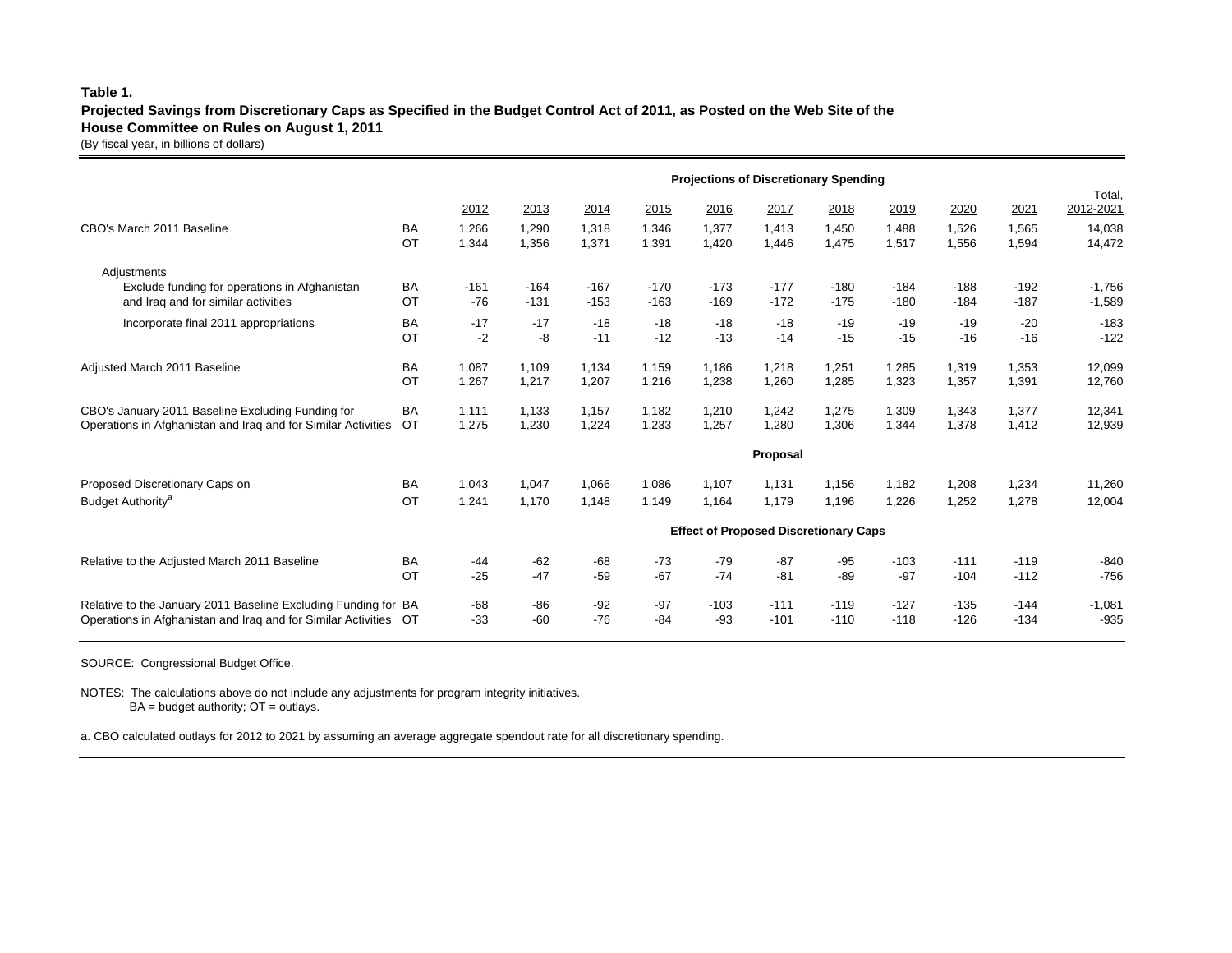### **Table 2.**

### **Estimated Effects of Program Integrity Initiatives in the Budget Control Act of 2011, as Posted on the Web Site of the House Committee on Rules on August 1, 2011**

(By fiscal year, in millions of dollars)

|                                                                                                | 2012                                                                       | 2013                       | 2014                       | 2015                         | 2016                                                   | 2017                           | 2018                           | 2019                           | 2020                           | 2021                           | Total,<br>2012-2021                |  |
|------------------------------------------------------------------------------------------------|----------------------------------------------------------------------------|----------------------------|----------------------------|------------------------------|--------------------------------------------------------|--------------------------------|--------------------------------|--------------------------------|--------------------------------|--------------------------------|------------------------------------|--|
|                                                                                                | Cap Adjustments in the Legislation (Subject to Appropriation) <sup>a</sup> |                            |                            |                              |                                                        |                                |                                |                                |                                |                                |                                    |  |
| <b>SSA</b><br><b>Budget Authority</b><br>Outlays                                               | 623<br>536                                                                 | 751<br>689                 | 924<br>891                 | 1.123<br>1,083               | 1.166<br>1,146                                         | 1.309<br>1,286                 | 1.309<br>1,299                 | 1.309<br>1,309                 | 1.309<br>1,309                 | 1.309<br>1,309                 | 11.130<br>10,857                   |  |
| <b>HCFAC</b><br><b>Budget Authority</b><br>Outlavs                                             | 270<br>238                                                                 | 299<br>296                 | 329<br>325                 | 361<br>357                   | 395<br>391                                             | 414<br>412                     | 434<br>432                     | 454<br>452                     | 475<br>472                     | 496<br>493                     | 3,927<br>3,867                     |  |
| Total<br><b>Budget Authority</b><br>Outlays                                                    | 893<br>774                                                                 | 1,050<br>985               | 1,253<br>1.216             | 1,484<br>1,440               | 1,561<br>1,537                                         | 1,723<br>1.698                 | 1,743<br>1,731                 | 1,763<br>1.761                 | 1,784<br>1.781                 | 1,805<br>1,802                 | 15,057<br>14.724                   |  |
|                                                                                                |                                                                            |                            |                            |                              | <b>Non-Scorable Effects on Direct Spending Outlays</b> |                                |                                |                                |                                |                                |                                    |  |
| SSA <sup>b</sup><br><b>HCFAC</b><br>Total                                                      | $-47$<br>$-84$<br>$-132$                                                   | $-248$<br>$-185$<br>$-433$ | $-464$<br>$-290$<br>$-754$ | $-709$<br>$-402$<br>$-1,111$ | $-1,033$<br>$-435$<br>$-1,468$                         | $-1,340$<br>$-453$<br>$-1,794$ | $-1,627$<br>$-467$<br>$-2,094$ | $-1,928$<br>$-475$<br>$-2,402$ | $-2,147$<br>$-476$<br>$-2,623$ | $-2,327$<br>$-475$<br>$-2,802$ | $-11,872$<br>$-3,741$<br>$-15,614$ |  |
| Memorandum:<br>Changes in Outlays for Program Integrity Activities above Baseline <sup>c</sup> |                                                                            |                            |                            |                              |                                                        |                                |                                |                                |                                |                                |                                    |  |
| <b>SSA</b><br><b>HCFAC</b>                                                                     | 95<br>225                                                                  | 179<br>267                 | 306<br>281                 | 456<br>297                   | 474<br>314                                             | 566<br>317                     | 529<br>318                     | 487<br>317                     | 433<br>316                     | 375<br><u>314</u>              | 3,900<br>2,967                     |  |
| Total                                                                                          | 320                                                                        | 446                        | 587                        | 753                          | 788                                                    | 883                            | 847                            | 804                            | 749                            | 689                            | 6,867                              |  |

SOURCE: Congressional Budget Office.

NOTE: SSA = Social Security Administration; HCFAC = Health Care Fraud and Abuse Control Account.

a. These amounts reflect the cap adjustments (budget authority) specified in the legislation. Because the base level of budget authority for program integrity activities specified in the bill (that is, the level of funding that is necessary to trigger a cap adjustment) is lower than the amount assumed in CBO's baseline, only part of the cap adjustment reflects potential new spending for program integrity activities over and above the amounts projected in CBO's baseline.

b. The legislation does not allocate the proposed spending increases among the different activities. CBO assumed spending would be allocated in the same proportions as under the President's budget request. In that case, the spending proposed in this legislation would not exceed baseline spending for SSI redeterminations in any year or for SSI continuing disability reviews in fiscal years 2020 or 2021.

c. Increased spending above CBO's baseline assuming the appropriation of the maximum cap adjustment. CBO used those amounts to estimate the mandatory program savings.